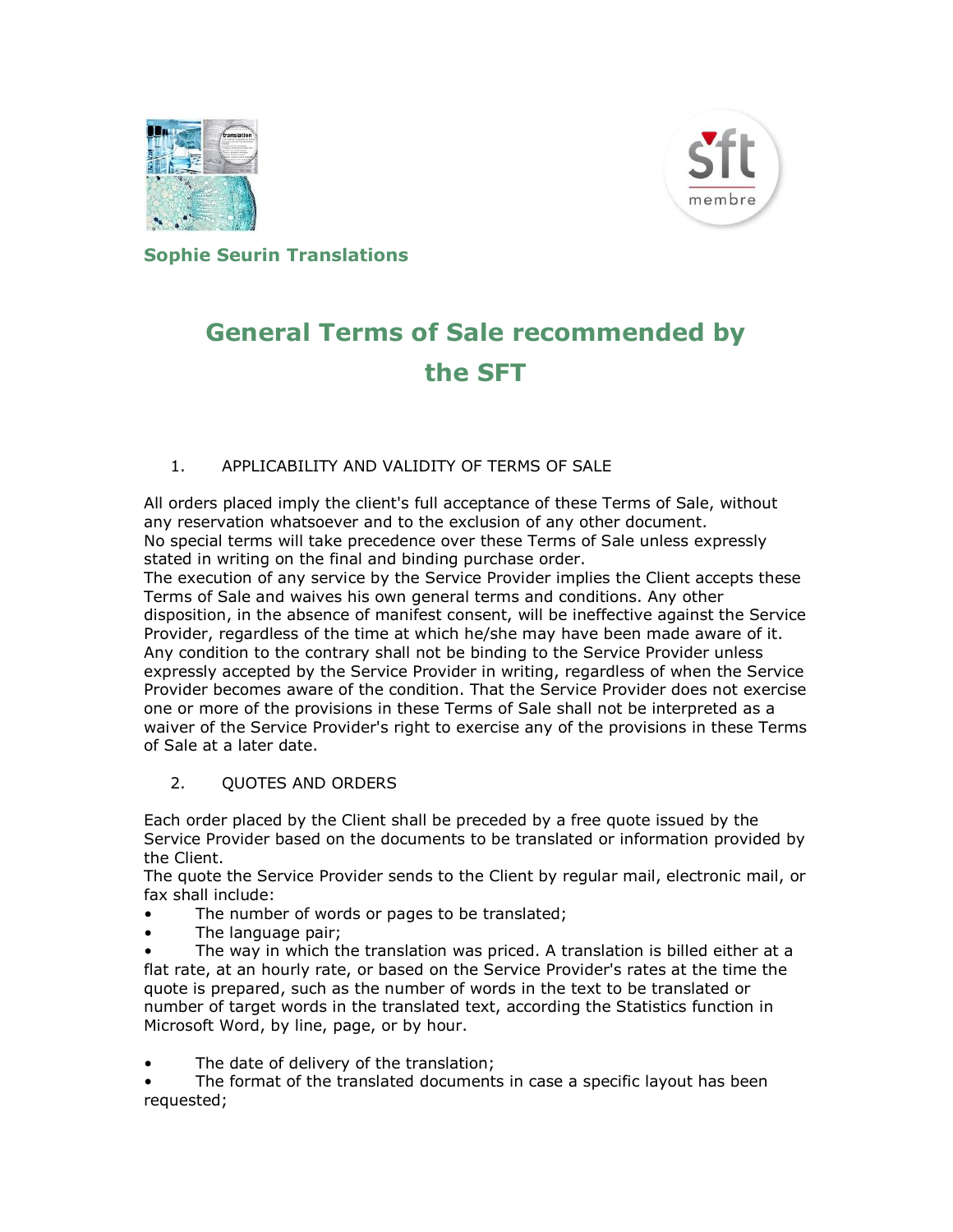• Any special rates applied because of urgency, specific research, or any other service that goes beyond the services usually provided by the Service Provider.

To confirm an order, the Client must return the unaltered quote with the Client's written approval and signature to the Service Provider by regular mail or fax if the quote was sent to the Client by regular mail or fax. If the Client received the quote by electronic mail, the Client may confirm the order by expressing this clear acceptance by return electronic mail. If the Service Provider does not receive the order confirmation, the Service Provider reserves the right not to commence work on the project concerned.

If confirmation of the order is not received within three (3) months of the date the quote is sent by the means stipulated above, the quote shall be considered null and void.

The Service Provider reserves the right, after informing the Client, to charge an additional fee and/or not to adhere to the delivery date on the Client's initial order in the following cases:

• Modification of documents or the addition of documents by the Client after the initial quote was prepared by the Service Provider, in which case the Service Provider reserves the right to adjust the rate based on the additional volume of work estimated or requested;

• If the documents were not furnished during the quote preparation process;

If the initial quote was based on the Client's estimation of the number of words and an excerpt of the text

In the absence of the Client's express acceptance of the new delivery and/or invoicing conditions, the Service Provider reserves the right not to commence work. Unless otherwise stated on the quote, costs incurred during the provision of services (travel, courier or postal fees, etc.) Any decisions to offer a discount, reduction, or sliding fee scale based on a percentage or flat flee (per page, line or hour) are at the sole discretion of the Service Provider and only for the service to which they apply. Any discounts or rebates offered to the Client shall not create a right vested in interest concerning future services.

In the event that a quote is not sent to the Client before the commencement of work, translation services shall be invoiced at the base rate usually billed by the Service Provider.

## 3. PROOF

The Client agrees to consider faxes, e-mails, copies, and computer files as equivalent to the original and valid proof that the order was confirmed.

#### 4. DEPOSITS

Any order exceeding Euro 1,000.00 excluding tax may be subject to a deposit, the amount of which shall be clearly stipulated in the quote. Work shall begin only once the payment has cleared.

#### 5. DELIVERY

Any delivery date or dates agreed between the Service Provider and the Client shall become binding only once the Service Provider has received all the documents to be translated and if the Client has confirmed his/her order as specified in Paragraph 2 above within 3 (three) working days from the date of reception of the quote. After that time, the delivery date may be revised if so required by the Service Provider's workload.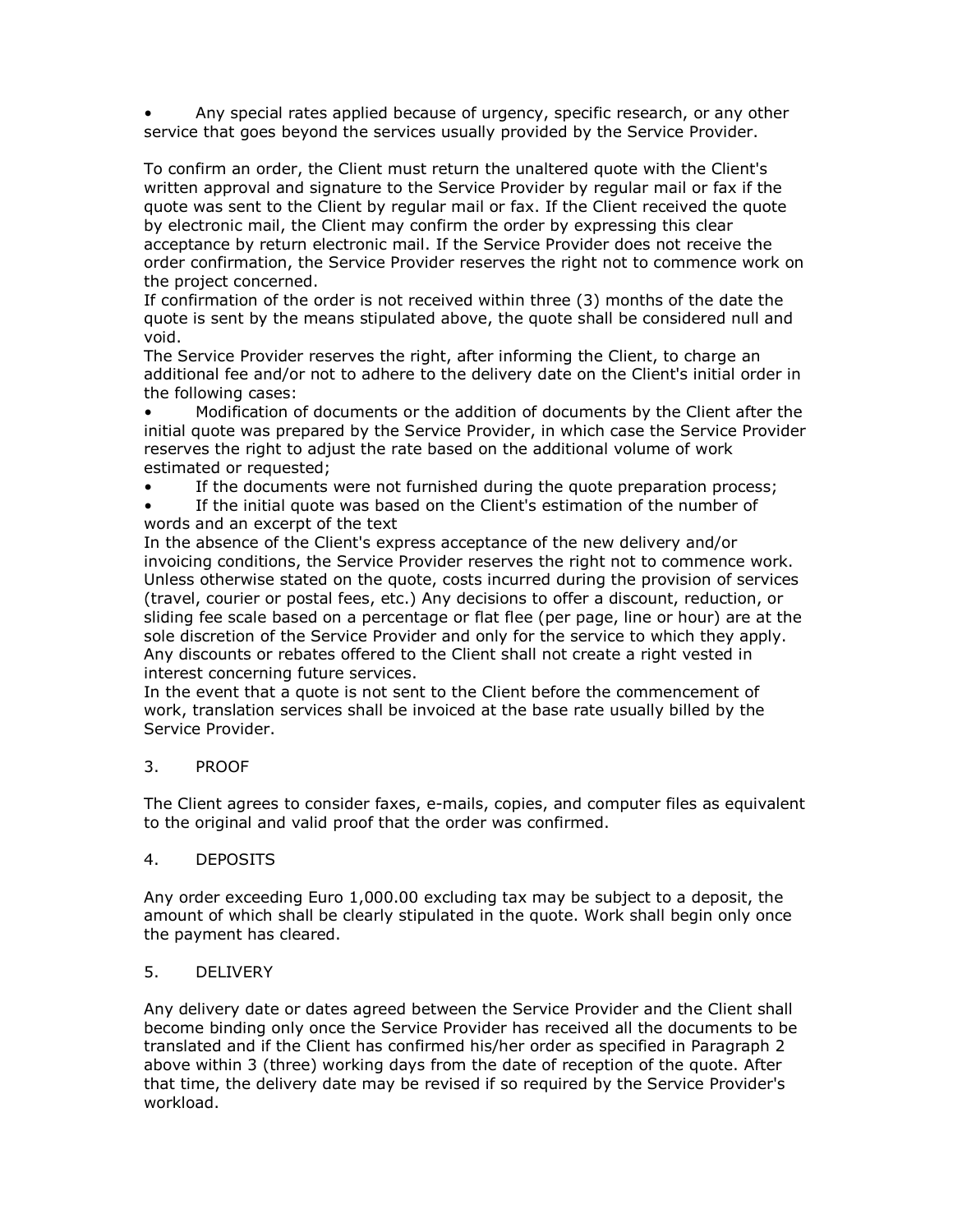## 6. THE SERVICE PROVIDER'S OBLIGATION

The Service Provider agrees to provide a translation that is as faithful as possible to the original and that complies with professional standards. He/she shall do everything possible to take into account and include in the translation information provided by the Client (glossaries, drawings, diagrams, abbreviations). The Service Provider shall not be held liable for any inconsistencies or ambiguities in the source text, the verification of the final text's technical coherence remaining the Client's sole responsibility.

## 7. THE CLIENT'S OBLIGATIONS

The Client shall provide the Service Provider with all of the texts to be translated and all of the technical information required to understand the text and, if necessary, the specific terminology required. If the Client fails to inform the Service Provider, the Service Provider shall not be held liable if the translation does not conform to the Client's standards or if delivery is late.

The client has 10 working days from the time the translated documents are received to inform the Service Provider in writing of any disagreement concerning the quality of the translation. Once this period has expired, the service shall be considered duly completed and no claims may be made. The client agrees to consider postal, fax, or electronic mail receipts as proof of delivery.

## 8. CONFIDENTIALITY

The Service Provider agrees to preserve the confidentiality of information the Service Provider becomes aware of before, during, and after providing services. Original documents shall be returned to the Client upon simple request.

The Service Provider shall not be held liable in the event that information is intercepted or used by a third party during the transfer of data, especially on the Internet. Therefore, the Client must inform the Service Provider before the provision

of services or at the time the order is placed of the means of transmission the Client would like the Service Provider to use to ensure the confidentiality of any sensitive information.

## 9. FORMAT

Translations are delivered by electronic mail in Word format. On request, translations may be delivered by fax, by regular mail, on a PC floppy disk. Any other means of delivery or formats must be expressly agreed to by the parties and may result in additional fees.

#### 10. RESPONSIBILITY

The liability of the Service Provider on any grounds whatsoever shall be limited to the invoiced value of the work.

Under no circumstances shall the Service Provider be held liable for claims related to nuances of style.

It is expressly agreed that delivery deadlines are provided for information only and that missed deadlines shall not be considered grounds for penalties. The Service Provider shall not be held liable for direct or indirect harm to the Client or a third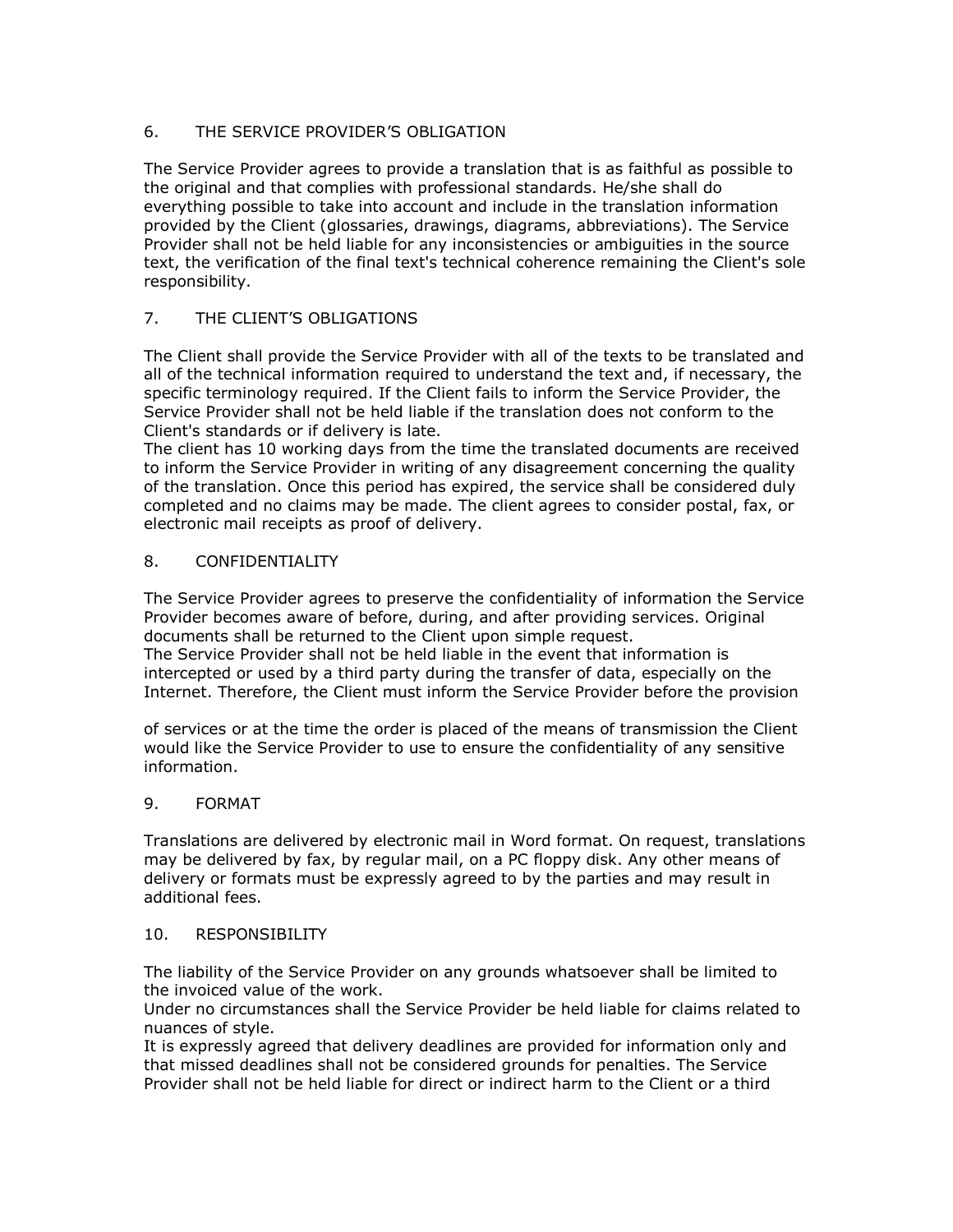party resulting from late delivery due to force majeure or fax transmission, electronic mail, postal and other problems.

### 11. CORRECTIONS and PROOFREADING

In the event of disagreements about certain aspects of the translation, the Service Provider reserves the right to correct these aspects in cooperation with the Client. If the translation is to be published, the Service Provider shall receive the printer's proofs to proofread them before the document goes to print.

Unless otherwise specified in writing, all corrections will result in additional charges to be billed at the prevailing hourly rate.

#### 12. PAYMENT

Unless otherwise mentioned on the quote, payment in full to the Service Provider shall be made no later than 30 days from the date of invoice.

In the case of payments by check or wire from abroad, all forex and banking fees will be specified on the quote or be billed to the Client.

In the event of late payments, orders in progress can be unilaterally interrupted until full payment is received and the Client will be liable for late payment penalties of one and a half time the prevailing base legal interest rate applied to the entire sum in question, without any formal notice being required.

Translations remain the property of the Service Provider until payment has been received in full.

#### 13. COPYRIGHT

Before undertaking to have a document translated, the Client must ensure that this does not infringe on any third-party rights. Therefore, the Client must be the author of the original document or have obtained written permission to have the document translated from the party holding the copyrights to the document.

If these conditions have not been ensured by the Client, under no circumstances shall the Service Provider be held liable if all or a portion of the documents to be translated were to infringe on the rights of a third party or violate any applicable regulations. If this were to occur, the Client shall be held solely liable for any harm or financial consequences resulting from the Client's negligence.

Furthermore, the Client acknowledges that the translation is a new document, whose copyright is held jointly by the author of the original document and the Service Provider. As a result, for literary or artistic translation, and without harm to the Service Provider's rights to the work, the Service Provider reserves the right to require that the Service Provider's name be mentioned on any copies or publications of the translation, in compliance with France's Intellectual Property Code (paragraph L.132-11).

#### 14. CANCELLATION

If work that is commissioned is subsequently cancelled after work has commenced, for whatever reason and notified in writing by the Client to the Service Provider, the Client shall pay the Service Provider the full contract sum for the work completed and half (fifty percent) for the uncompleted work.